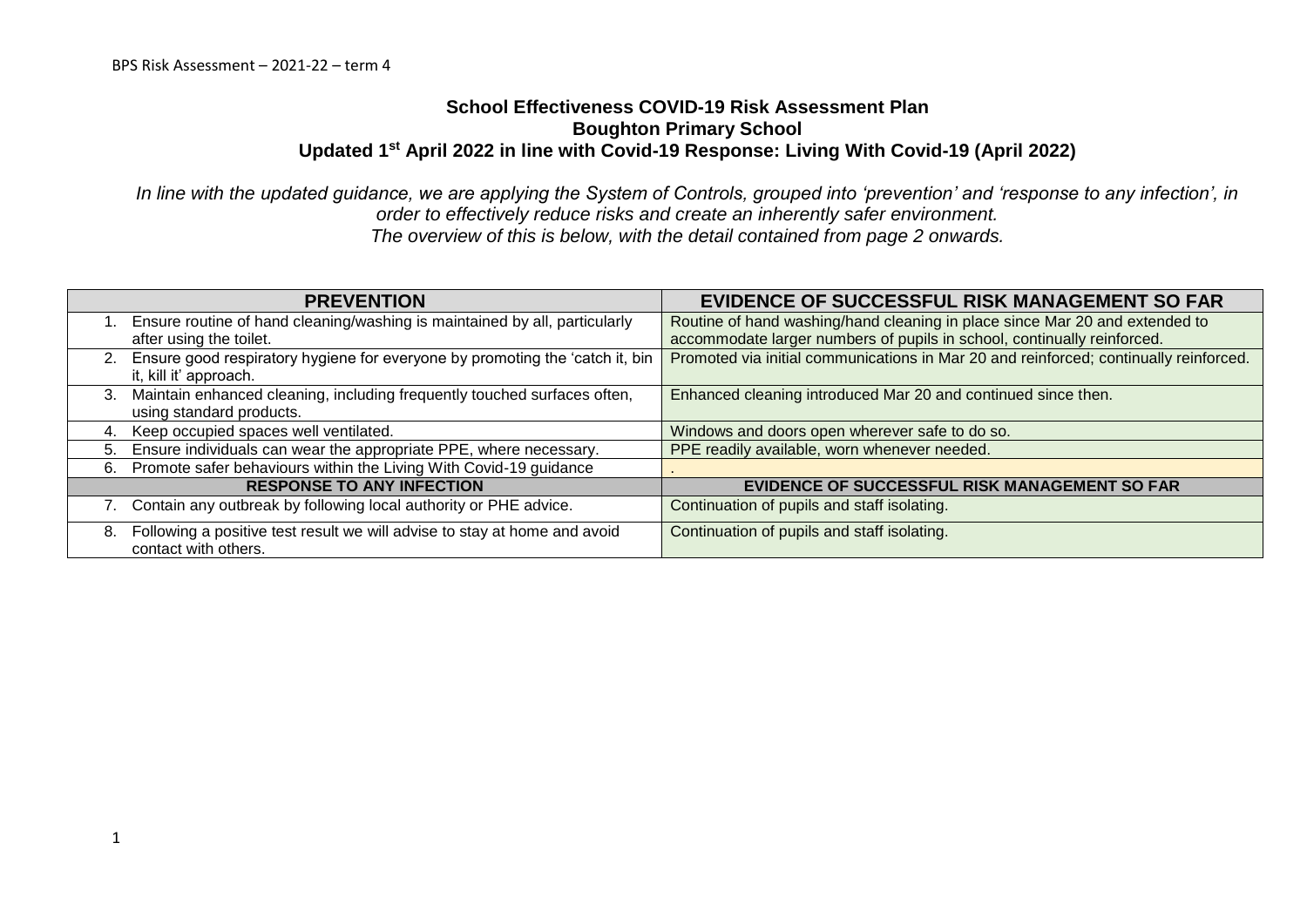| <b>Risk: Transmission Through Contact</b>                                                                                                                                                                                                                                                                                                                                                                                                                                                                                                                         | <b>Measures taken:</b>                                                                                                                                                                                                                                                                                                                                                                                                                                                                                                                                                                                                                                                                                                                                                                                                     | <b>RAG</b> |
|-------------------------------------------------------------------------------------------------------------------------------------------------------------------------------------------------------------------------------------------------------------------------------------------------------------------------------------------------------------------------------------------------------------------------------------------------------------------------------------------------------------------------------------------------------------------|----------------------------------------------------------------------------------------------------------------------------------------------------------------------------------------------------------------------------------------------------------------------------------------------------------------------------------------------------------------------------------------------------------------------------------------------------------------------------------------------------------------------------------------------------------------------------------------------------------------------------------------------------------------------------------------------------------------------------------------------------------------------------------------------------------------------------|------------|
| Living With Covid-19 saw the end of social distancing, and the<br>end of bubble arrangements for teaching and learning, staff<br>mixing etc.<br>However, these will be kept in mind in case of an outbreak or<br>national/local increase of cases.<br>Good practice suggests that maintaining ventilation indoors and<br>using outdoor spaces whenever possible reduces the risk of<br>infection transmission in general.<br>What is the transmission risk?<br>Pupil to pupil, pupil to staff, staff to pupil, staff to staff<br>Who is responsible:<br>All staff | Classes no longer need to be individual bubbles.<br>The move to Living With Covid-19 means that whole school and key stage activities can<br>resume. However, we have agreed to keep to our "double bubbles". In the event of an<br>outbreak, or increase in cases, we will follow Local Authority or Public Health advice.<br>Masks are optional to be worn by staff and visitors in crowded and enclosed spaces<br>especially when you come into contact with people you do not usually meet.<br>Visitors to school remain limited and this will be under constant review. When visitors and<br>volunteers begin to resume their activities in school, they will be given the<br>Safeguarding/Health and Safety leaflet to ensure they understand the ways the school is<br>trying to mitigate the risk of transmission. |            |
| Whilst there is no longer a requirement for separate entrances,<br>exits and staggered start and finish times, we have chosen to<br>maintain some of the arrangements introduced, as stakeholders<br>commented on how these were an improvement on previous<br>arrangements.<br>What is the transmission risk?<br>Parent to parent, parent to staff, staff to parent, parent to pupil,<br>pupil to parent, pupil to pupil<br>Who is responsible:<br>All staff                                                                                                     | Normal start and finish times will continue.<br>Gates/doors open at 8.40a.m. with registration at 9a.m.<br>KS2 pupils enter via the car park doors.<br>Reception and KS1 pupils will enter via the playground gate.<br>Reception and KS1 collection time will be 3.15p.m., from their outdoor areas, with<br>parents/carers waiting on the playground in their designated space.<br>In KS2, siblings of R/1/2 will be released from class from 3.15p.m. if their parent is waiting,<br>but the official end of the day for KS2 pupils will be 3.30p.m.                                                                                                                                                                                                                                                                     |            |
| To reduce risk of exposure to COVID-19 or other infection by<br>ensuring:<br>1. PPE provision for emergency purposes<br>2. PPE provision for interacting with pupils with personal<br>care needs<br>3. PPE provision for SEMH, behaviour issues etc. where<br>restraint is required.<br>What is the transmission risk?<br>Pupil to staff, staff to pupil, staff to staff<br>Who is responsible:<br>SLT (provision)<br>All staff (use)                                                                                                                             | For all situations: supplies are stored centrally and can be accessed by all staff members<br>as and where required in exceptional circumstances.<br>Staff able to access and wear PPE as and when needed.<br>Individual personal care to be dealt with by staff wearing PPE (accidents or pupils with care<br>plans).<br>Behaviour policy to be followed at all times, and if physical intervention is required, the<br>pupil's Positive Handling Plan must be followed. PPE to be used as/when needed.                                                                                                                                                                                                                                                                                                                   |            |
| To continue with procedures to ensure regular hand<br>washing in accordance with guidelines<br>CURRENT GUIDANCE EMPHASISES HAND CLEANING<br><b>RATHER THAN SPECIFICALLY WASHING</b>                                                                                                                                                                                                                                                                                                                                                                               | Cleaners to refill soap dispensers at end of each day.<br>All staff to monitor and advise office team if supplies run low.<br>Antibacterial hand wash available around the school in addition to soap dispensers at<br>sinks.                                                                                                                                                                                                                                                                                                                                                                                                                                                                                                                                                                                              |            |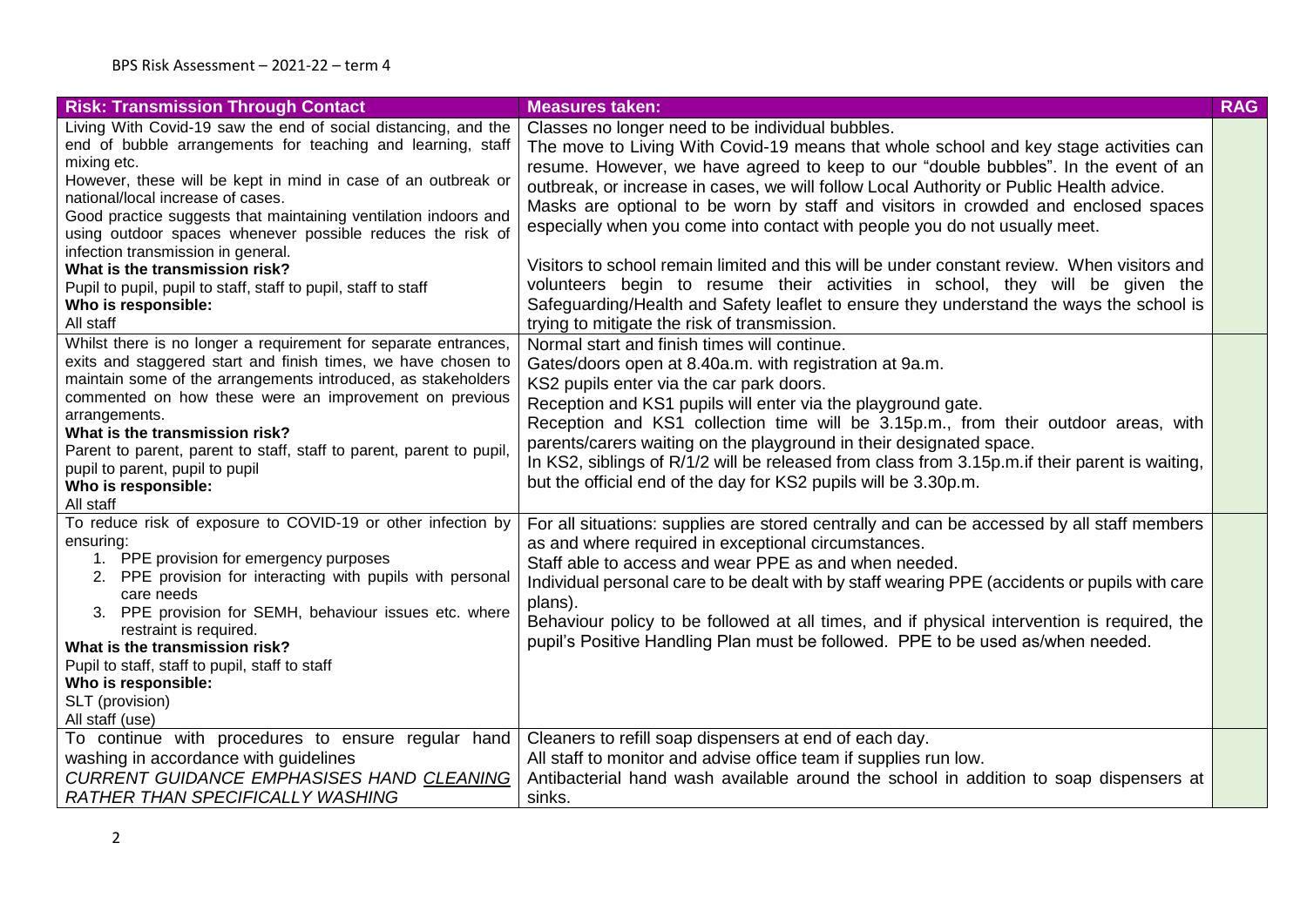| What is the transmission risk?<br>Pupil to pupil, pupil to staff, staff to pupil, staff to staff<br>Who is responsible:<br>All staff                                                                                                                                                                                    | Children expected AND REMINDED to wash hands when entering school; after coughing<br>or sneezing; after using the toilet; before and after handling food.<br>Hand sanitiser can be used for any other times when hands need to be cleaned. This<br>needs to be dispensed by an adult to minimise wastage (according to age/stage of<br>children).                                                                                                                                                                                                                  |  |
|-------------------------------------------------------------------------------------------------------------------------------------------------------------------------------------------------------------------------------------------------------------------------------------------------------------------------|--------------------------------------------------------------------------------------------------------------------------------------------------------------------------------------------------------------------------------------------------------------------------------------------------------------------------------------------------------------------------------------------------------------------------------------------------------------------------------------------------------------------------------------------------------------------|--|
| To reduce the risk of transmission indoors by ensuring that<br>classrooms and communal spaces are well-ventilated and<br>that a comfortable teaching environment is maintained.<br>What is the transmission risk?<br>Pupil to pupil, pupil to staff, staff to pupil, staff to staff<br>Who is responsible:<br>All staff | Open windows in classrooms and internal doors when possible. Only keep external doors<br>open if these are not fire doors and it is safe to do so.<br>Identify any poorly ventilated spaces and take steps to improve fresh air flow in these areas,<br>giving particular consideration when holding events such as when parents are on site, e.g.<br>assemblies, school plays.<br>Balance the need for increased ventilation with maintaining a comfortable temperature.<br>Use of CO2 monitors in poorly ventilated teaching areas, monitored by teaching staff. |  |
| To identify a contained room or area for use should a<br>pupil/pupils show symptoms of Covid-19<br>What is the transmission risk?<br>Pupil to pupil, pupil to staff, staff to pupil, staff to staff<br>Who is responsible:<br>SLT (identify and prepare space) All staff (follow procedures)                            | The airlock has been identified and set up, enabling and contagion be contained<br>A member of the class supervises the child; a member of office team to contact<br>parents.<br>Parents to enter via front door to collect a child from isolation<br>Area to be cleaned and sanitised once the child is collected.                                                                                                                                                                                                                                                |  |

| To follow the current public health advice on testing,<br>self-isolation and managing confirmed cases.<br>What is the transmission risk?<br>Staff to pupil, pupil to pupil, pupil to staff, staff to staff<br>Who is responsible:<br>All staff | We will:<br>Ensure that anyone who is identified as a close contact (including siblings) and<br>DOES NOT meet the criteria in the guidance is strongly encouraged to take a PCR<br>test<br>Allow anyone (staff or pupil) who is not required to self-isolate to continue to attend<br>school/work in school in line with the guidance |  |
|------------------------------------------------------------------------------------------------------------------------------------------------------------------------------------------------------------------------------------------------|---------------------------------------------------------------------------------------------------------------------------------------------------------------------------------------------------------------------------------------------------------------------------------------------------------------------------------------|--|
|                                                                                                                                                                                                                                                | Any pupil or staff member exhibiting symptoms or with a positive test result (either LFD or<br>PCR) will need to follow current public health advice.<br>We will continue to advise to stay at home and avoid contact with other people.(adults 5<br>days, children 3 days)                                                           |  |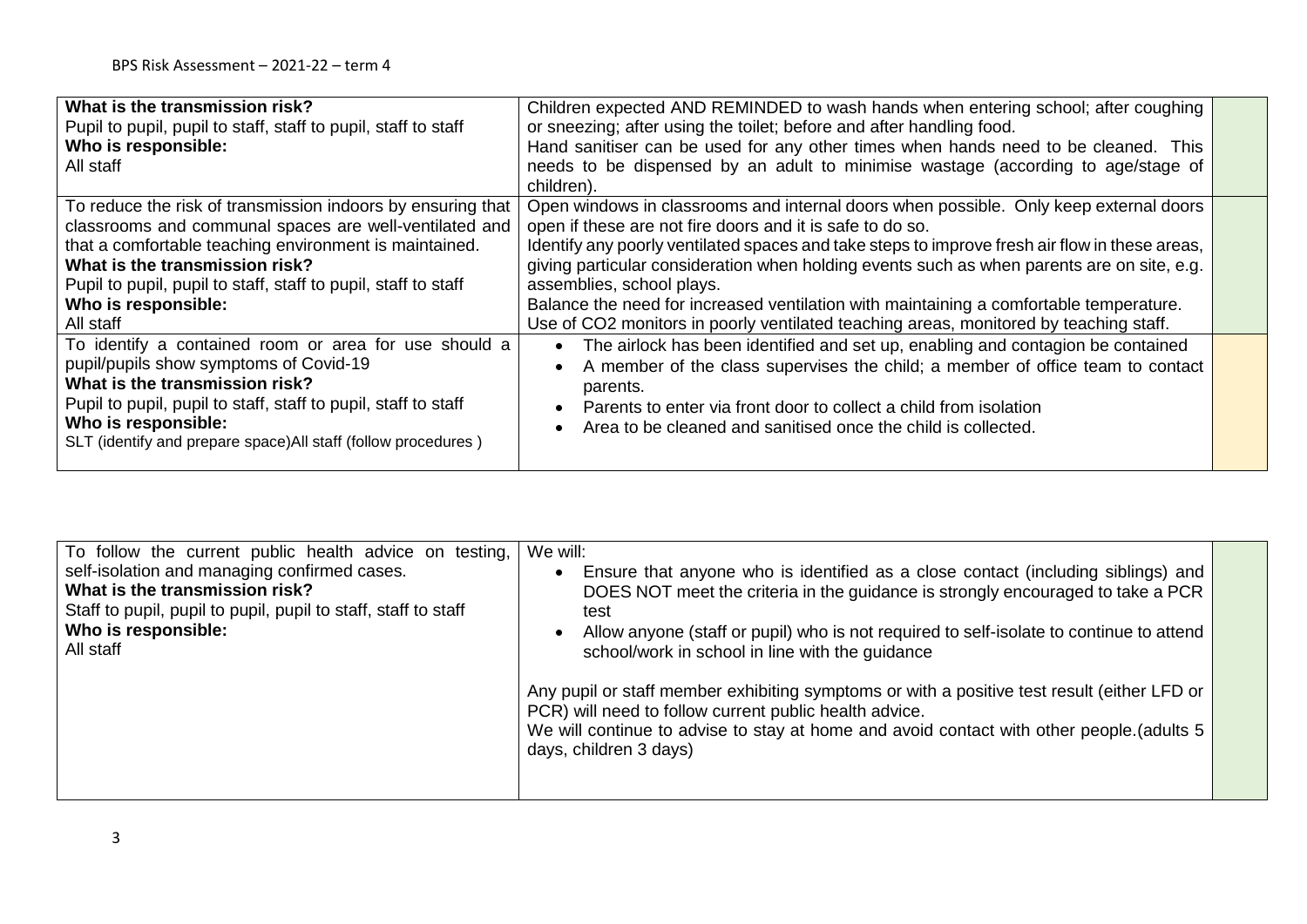| .<br><sup>⊣</sup> icate<br>In<br>within<br>⊥inc<br>even.<br>:urr<br>: whicl<br>snoid<br>-me<br>aanc<br>ne Inresr<br>- Ine<br>eting<br>TΠA<br>met<br>.<br>O<br>اند<br>,,,,,       |  |
|----------------------------------------------------------------------------------------------------------------------------------------------------------------------------------|--|
| <b>PHE</b><br>∍uthority<br>$\sim$<br>⊺tollow<br>nr.<br>outbreak.<br>้ + คัก<br>will<br>sures<br>hv<br><br>$\sim$<br>11/2r<br>$\mathbf{v}$<br>-the<br>mea.<br>aı<br>.<br>ີ<br>. . |  |

| <b>Risk: Staff and pupil attendance</b>                                                                                                                                                                                                                                                                                                                                                 | <b>Measures taken:</b>                                                                                                                                                                                                                                                                                                                                                                                                                                                                                      | <b>RAG</b> |
|-----------------------------------------------------------------------------------------------------------------------------------------------------------------------------------------------------------------------------------------------------------------------------------------------------------------------------------------------------------------------------------------|-------------------------------------------------------------------------------------------------------------------------------------------------------------------------------------------------------------------------------------------------------------------------------------------------------------------------------------------------------------------------------------------------------------------------------------------------------------------------------------------------------------|------------|
| To manage anxiety of staff members through the<br>communication of expectations, process and procedures<br>for day to day operation<br>What is the risk?<br>Risks to well-being and mental health, leading to staff<br>absence and potential bubble closures<br>Who is responsible:<br>SLT (ensure the right support is available when needed)<br>All staff (access the support needed) | Staff have been consulted throughout the process; open and honest culture; SLT<br>$\bullet$<br>listen and support<br>All staff encouraged to contact union or GP if needed for well-being/mental health<br>$\bullet$<br>support (via email from HT), plus additional Well-Being info via letter (Feb 21)<br>Individual risk assessments sent to all staff to complete, (summer 2020 and via<br>Microsoft Form Jan 2021);<br>From September 2021, mixture of face to face and virtual meetings where needed. |            |
| To reassure parents of mitigation against risk by sharing<br>information detailing day-to-day operational procedures<br>What is the risk?<br>Risks to parents' perception of whether necessary<br>precautions have been taken and risk adequately<br>managed; risk of non-attendance of pupils<br>Who is responsible:<br>SLT (communications)                                           | Parent Information guidance and letters for all parents shared via School News, or<br>$\bullet$<br>their class emails including details provided of safeguarding measures in place to<br>mitigate risk of infection<br>Clear expectations for parents have been shared (including uniform and equipment<br>$\bullet$<br>expectations)                                                                                                                                                                       |            |
| Process for collecting a child due to illness or an existing<br>appointment during the school day is established and<br>shared<br>What is the risk?<br>Increased risk of transmission of virus, if arrangements not<br>adhered to.<br>Who is responsible:<br>SLT (communications)<br>All staff (managing day-to-day)                                                                    | Guidance for collection has been established and shared with parents through<br>$\bullet$<br>School News / Website<br>Limited face-to-face appointments continue but remain under review; parents asked<br>$\bullet$<br>to make contact by phone or email in the first instance.                                                                                                                                                                                                                            |            |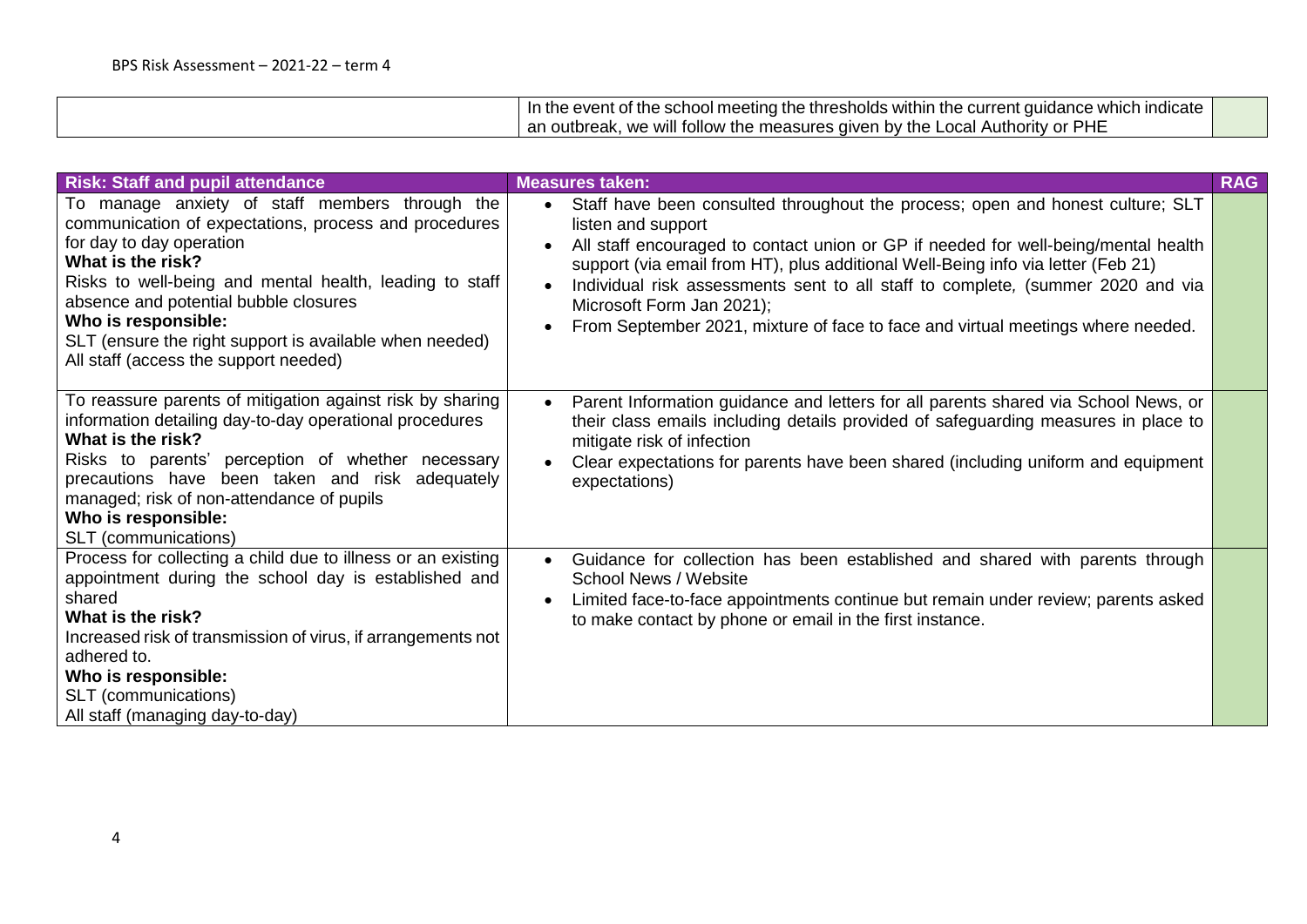| <b>Risk: Maintaining Cleanliness</b>                                                                                                                                                                                                                          | <b>Measures taken</b>                                                                                                                                                                                                                                                                                                                                                                                                                                                                                                                                                                                                                                                                                                                                                                                                                                    | <b>RAG</b> |
|---------------------------------------------------------------------------------------------------------------------------------------------------------------------------------------------------------------------------------------------------------------|----------------------------------------------------------------------------------------------------------------------------------------------------------------------------------------------------------------------------------------------------------------------------------------------------------------------------------------------------------------------------------------------------------------------------------------------------------------------------------------------------------------------------------------------------------------------------------------------------------------------------------------------------------------------------------------------------------------------------------------------------------------------------------------------------------------------------------------------------------|------------|
| Maintain a high standard of cleanliness and hygiene to<br>mitigate risk of transmission<br>What is the risk?<br>Increased risk of transmission of virus, if surfaces not<br>thoroughly cleaned.<br>Who is responsible:<br><b>Cleaners</b><br>All staff        | Contract cleaners (Brightr) have own Covid risk assessments and procedures in<br>$\bullet$<br>place, including increased cleaning of touch points and thorough daily cleaning of<br>classrooms, toilets and transition areas.<br>Follow government guidelines as follows:<br>$\bullet$<br>https://www.gov.uk/government/publications/covid-19-decontamination-in-non-<br>healthcare-settings<br>Use of disposable cloths (blue roll) for cleaning, wiping down, drying cups, cutlery<br>etc<br>Everyone to use own crockery, cutlery, tea, coffee etc                                                                                                                                                                                                                                                                                                    |            |
|                                                                                                                                                                                                                                                               | Additional cleaning capacity in place through use of teaching and support staff.<br>$\bullet$<br>We will resume the model of "You use it, you clean it", as followed during previous<br>lockdowns, for communal items.                                                                                                                                                                                                                                                                                                                                                                                                                                                                                                                                                                                                                                   |            |
| Ensure cleanliness of outdoor equipment, and other<br>shared equipment, is maintained<br>What is the risk?<br>Increased transmission of virus, if equipment not<br>thoroughly cleaned.<br>Who is responsible?<br>All staff using outdoor or shared equipment. | Reception class will be the only children using the Reception outdoor equipment<br>but these will be wiped down with sanitiser as an additional precaution.<br>Until further notice, we will continue the measures in place for shared equipment, as<br>follows:<br>No other shared outdoor equipment<br>$\bullet$<br>Each class are responsible for own playtime equipment.<br>Musical instruments and beaters to be cleaned after use by whoever teaches the<br>lesson<br>Chrome books/laptops also need to be wiped down (carefully – spraying the cloth<br>with an appropriate amount of antibacterial spray)<br>Classes to agree on blocked timetabling to ease issues with sharing across classes.<br>Additional measures if needed:<br>Reading books need to be kept in the classroom for the term, children can only<br>swap within their class. |            |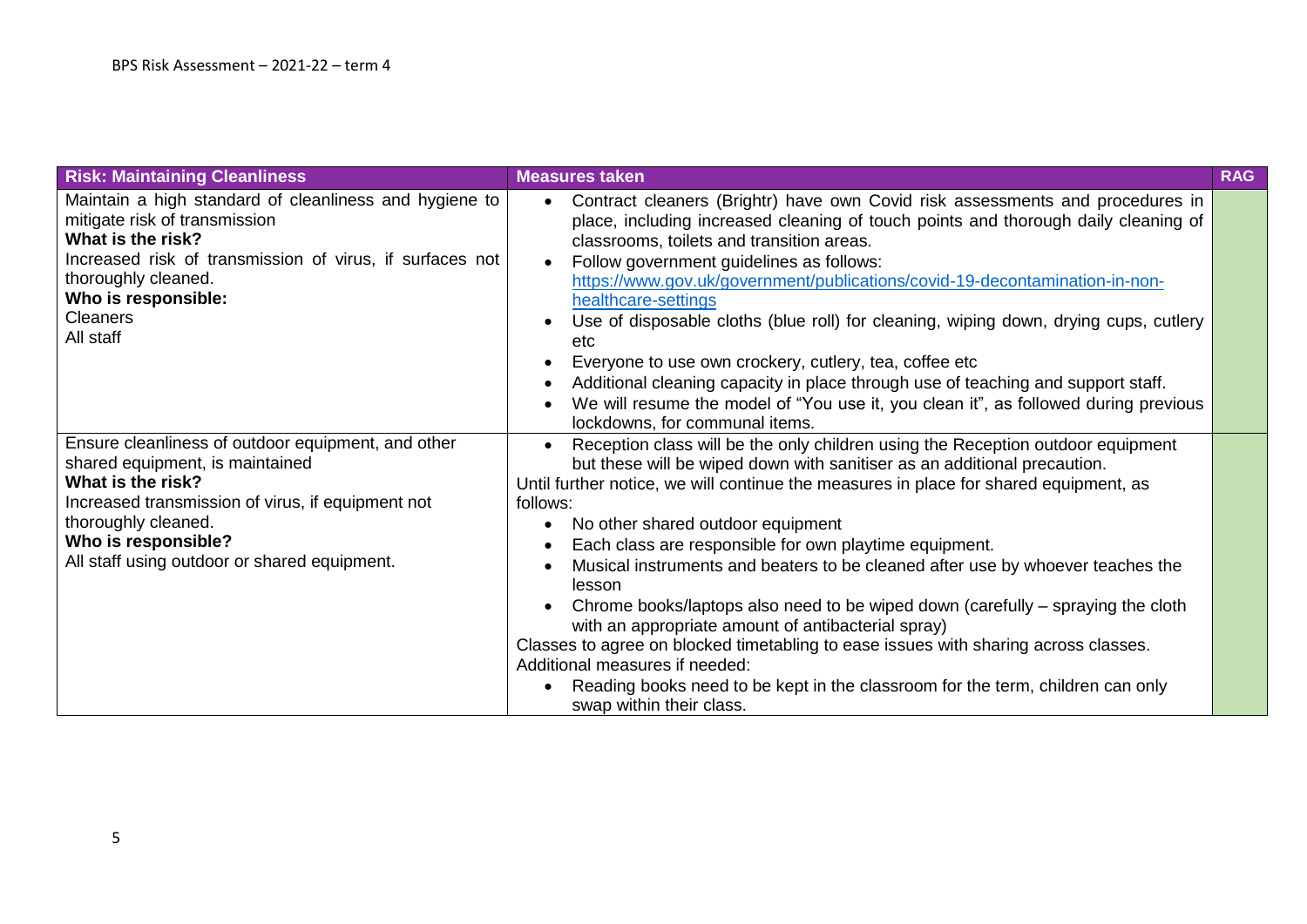| <b>Risk: Safeguarding inc. Health and Safety</b>                  | <b>Measures taken</b>                                                                                        | <b>RAG</b> |
|-------------------------------------------------------------------|--------------------------------------------------------------------------------------------------------------|------------|
| Ensure water systems are safe and operational                     | Scheduled water tests to continue as usual.                                                                  |            |
| What is the risk?                                                 |                                                                                                              |            |
| Risk of legionella if water system is unused for a period of      |                                                                                                              |            |
| time (very low risk as school has been open throughout            |                                                                                                              |            |
| the pandemic)                                                     |                                                                                                              |            |
| Who is responsible?                                               |                                                                                                              |            |
| SBM to ensure water checks continue during any future             |                                                                                                              |            |
| periods of closure.                                               |                                                                                                              |            |
|                                                                   |                                                                                                              |            |
| Ensure fire safety systems are checked                            | Checks carried out to ensure that:                                                                           |            |
| What is the risk?                                                 | all fire doors are operational                                                                               |            |
| Risk of fire if alarms untested; risk of injury or death if staff | fire alarm system and emergency lights are operational                                                       |            |
| and pupils unprepared                                             |                                                                                                              |            |
| Who is responsible                                                |                                                                                                              |            |
| SBM & HT: weekly alarm tests                                      |                                                                                                              |            |
| Office team: manage fire drills                                   |                                                                                                              |            |
| All staff: manage the children during fire drills                 |                                                                                                              |            |
| Year groups to return to using allocated toilets. Adults to       | R&1 will continue to use their shared toilets.                                                               |            |
| supervise and ensure vigilance.                                   | Years 2, 3 & 4 will use the girls/boys toilets near Y3.                                                      |            |
| What is the risk?                                                 | Year 5 & 6 girls will use the girls toilets near the office.                                                 |            |
| Safeguarding risk if boys and girls using same toilets at         | Year 5 boys will use the single toilet near the hall.                                                        |            |
| same time.                                                        | Year 6 boys will use the boys toilets near Y3.                                                               |            |
| Other misbehaviour in the toilet area where unsupervised.         |                                                                                                              |            |
| Who is responsible                                                | Adults need to remain vigilant.                                                                              |            |
| Class teachers and TAs responsible for vigilant monitoring        |                                                                                                              |            |
| and supervision.                                                  |                                                                                                              |            |
| All staff to monitor and address issues if they arise             |                                                                                                              |            |
| To identify actions required to ensure sufficiency in             | Action plan in place to ensure increased needs are addressed (school improvement plan)                       |            |
| meeting increased demand for support where pupils are:            |                                                                                                              |            |
| Poor attendees                                                    | Attendance policy and procedures continue in full from 2 <sup>nd</sup> September 2021. Parents               |            |
| At risk of exclusion                                              | reminded via letters 16 <sup>th</sup> July, 7 <sup>th</sup> September 2021 and 5 <sup>th</sup> January 2022. |            |